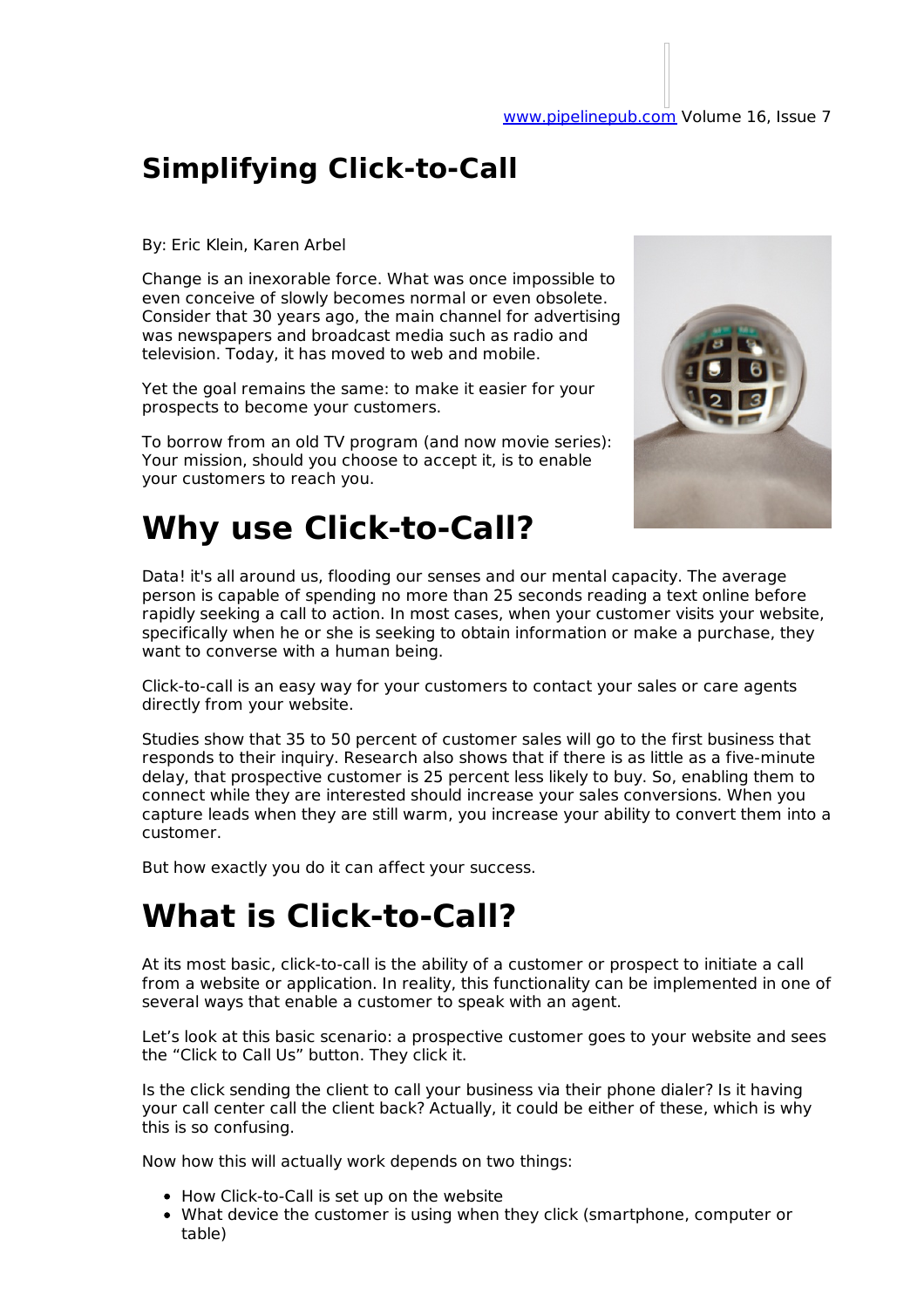Traditionally, these work out to:

- **Smartphone:** Click to call (built-in phone calling)
- **Computer or tablet:** Click to call back (no built-in phone capabilities)

Let's see how each option works and how to enable optimal click-to-call functionality.



Figure 1: Click-to-Call call flow

# **Defining Click-to-Call**

Click to Call (see Figure 1 - above) is usually a widget on a website. When activated, it uses the customer's mobile device to make an outgoing call to the call center without the person having to input the number by hand. If they view it from a computer, they will usually see the phone number that they should call.

#### **Pros of Click-to-Call**

There are two primary benefits of using click-to-call. The first is that these days, more than half the time people are browsing via a mobile device, and 70 percent of those mobile searches can result in a click-to-call over the cellular network. So, this works best for the mobile-first users. The second is that this means that the prospect can call and immediately reach you while they are still engaged and interested in your product.

#### **Cons**

On the other hand, the major drawback is that it only works on a smartphone. Click-tocall will not work on a laptop, tablet or any gadget that does not have an outgoing call line built in. Additionally, it requires multiple phone numbers and call minutes to serve many customers, resulting in high costs to the company. If the prospective customer is in a different country, they pay international rates for the call.

If the customer is making the call from the native dialer, you lose all analytical data and call context. Obviously, if they are not on a smartphone, the customer will need to use a second device to dial the number and call, and that may discourage them from calling at all.

## **Click-to-Call Back**

Click-to-call Back (Figure 2, below) is a widget that will allow the customer to leave their phone number with your call center. The call center then calls the prospective customer back.





#### **Pros of Click-to-Call Back**

There are two major pros for click-to-call back. The first is that you, the call center, set the timing of return phone calls. Thus, you can limit the calls to working hours, which allows you to manage the call center time better. The second is that, by definition, you have the customer's phone number for future interactions.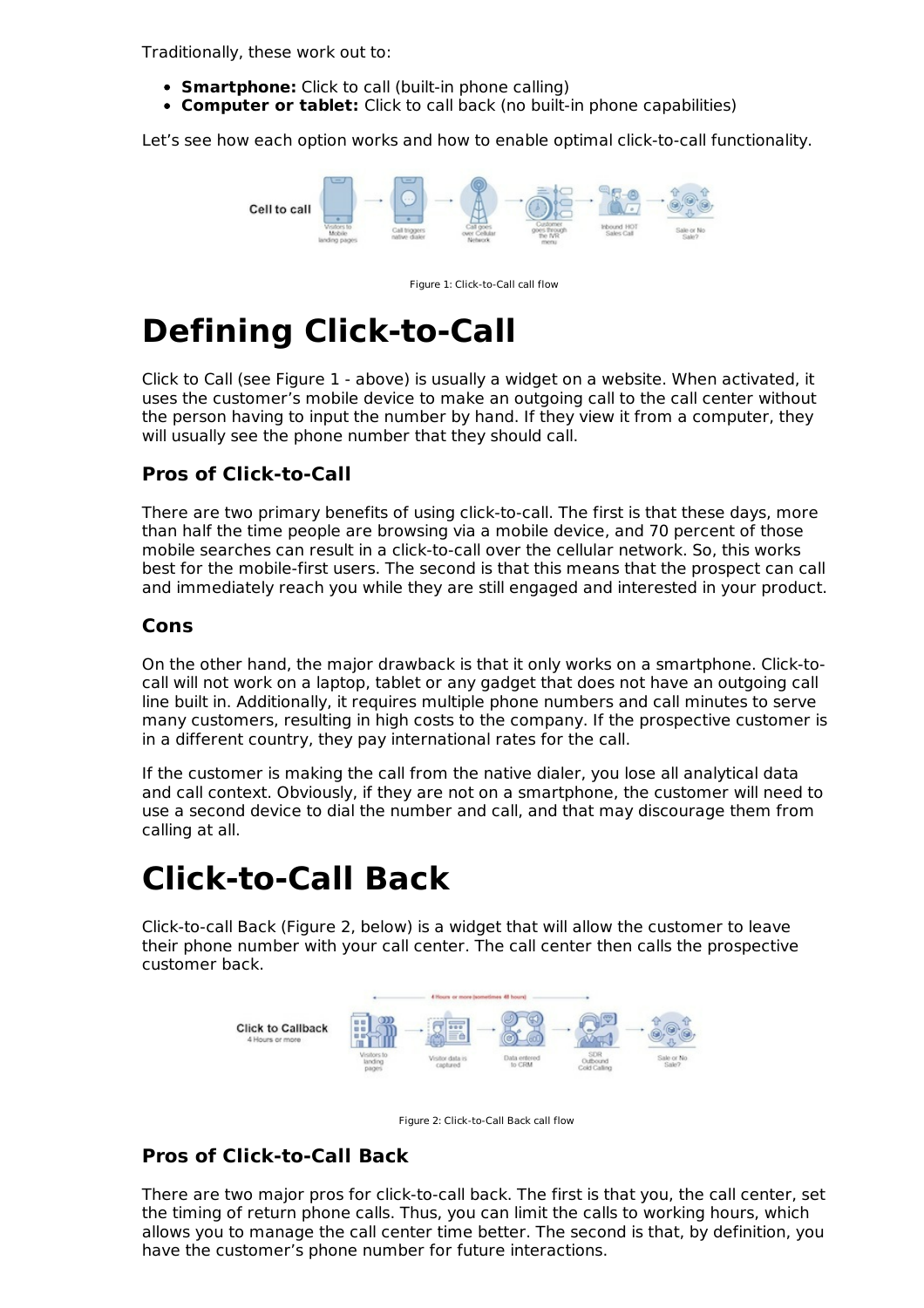#### **Cons**

This can end up costing you sales, as prospects lose interest really quickly. Get back to them an hour later and they may no longer be interested. If you're calling back a day, later they will not know who you are or why you are calling. If no agents are available when the form was submitted, or it was submitted during off-hours, the customer may forget that he even filled the form, which means wasted funds on calls. To make matters worse, people generally dislike leaving phone numbers with call companies, so again you may never even know you lost them.

From the operational side, this will require multiple call minutes to serve many customers, which can be costly. If the company is global, international calling rates will apply.



Figure 3: Web-to-Call call flow

#### **Introducing Web-to-Call**

Web-to-call (Figure 3, above) takes a different approach to communicating with the customer. Since the introduction of WebRTC technologies, modern browsers such as Chrome, Firefox and Chromium are capable of handling multimedia streams and access to microphones and speakers. This opens the possibility of using the browser as a communications tool, providing a means of direct communication.

## **Why Web-to-Call?**

It's simple: Web-to-Call provides data and context. Tools such as Google Analytics, Google Tag Manager, and others provide us with robust insight into how customers use our websites. You are able to track and 'paint' customers and visitors to analyze their usage pattern, assign tracking codes to them and optimize their customer experience. By enabling similar functionality for voice calls, you enable new insights into usage. Perhaps most importantly, these new insights enrich your understanding of your sales and help you accelerate them.

Let's put this idea into play. Imagine that you're browsing your favorite online retailer and you have a question regarding a product. Now, imagine that you were able to click on the product and initiate the call. When the agent on the other side picks up, he already knows who you are and what product you would like to talk about. Implementing the above using Click-to-Call will require multiple phone numbers, one or more for each product, depending on the analytical level. In other words, it would be a costly experience. With Web-to-Call, the process is seamless and economically sensible.

#### **Pros of Web-to-Call**

Web-to-Call has all the advantages of Click-to-Call, and it works for both mobile phones and laptop users even if they don't have a calling option. This means that the prospect can call and immediately reach you while they are still engaged and interested in your product.

By keeping the call in the data channel, you keep the context about why they called, which page they came from, what ad they used to get to the page, or any other information that the webpage knows about the prospective customer, all without the need for costly synchronization solutions..

And best of all, it can support calls into your existing phone system, or to a regular landline or mobile number (of course, additional costs may apply).